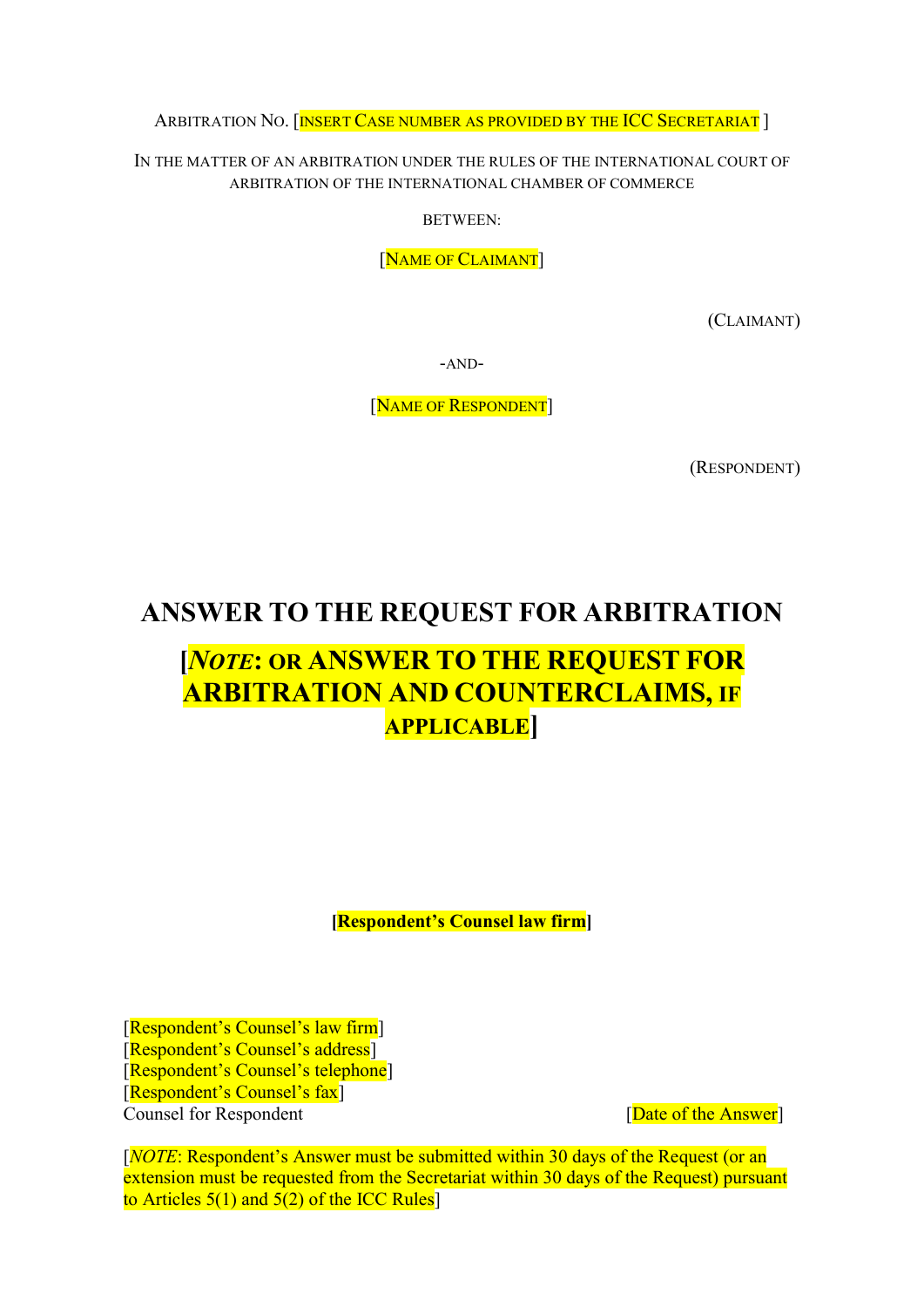#### I. INTRODUCTION

- 1. This Answer to Claimant's Request for Arbitration (hereinafter the "Answer"), **OPTIONAL:** together with its Exhibits numbered R-1 to R- $[\cdot]$ , is submitted on behalf of [Name of Respondent] (hereinafter "Respondent") pursuant to Article 5 of the Rules of Arbitration of the International Chamber of Commerce in force as from 1 January 2012 (the "ICC Rules").
- 2. In this Answer, unless otherwise stated, Respondent adopts the abbreviations used in Claimant's Request for Arbitration.
- 3. Unless otherwise stated, capitalised terms shall have the meanings given to them in the Request.
- 4. Unless expressly admitted, each paragraph of the Request is denied by Respondent.
- 5. Pursuant to Article 5 of the Rules of Arbitration of the International Chamber of Commerce ("ICC Rules"), this Answer contains information concerning the following:
	- i. The name, description and address of each of the Parties  $(II)$ :
	- ii. Respondent's comments as to the Arbitral Tribunal's jurisdiction (III);
	- iii. Respondent's position as regards the nature and circumstances of the dispute  $(IV);$
	- iv. Respondent's comments concerning the composition of the Arbitral Tribunal  $(V);$
	- v. Respondent's comments as to the place of arbitration, the applicable rules of law and the language of the arbitration (VI);
	- vi. Respondent's counterclaim(s)  $\left[ \text{if applicable} \right]$  (VII); and
	- vii. Relief sought (VIII).

## II. THE PARTIES *NOTE*: ARTICLE 5(1)(A) ICC RULES

A. Respondent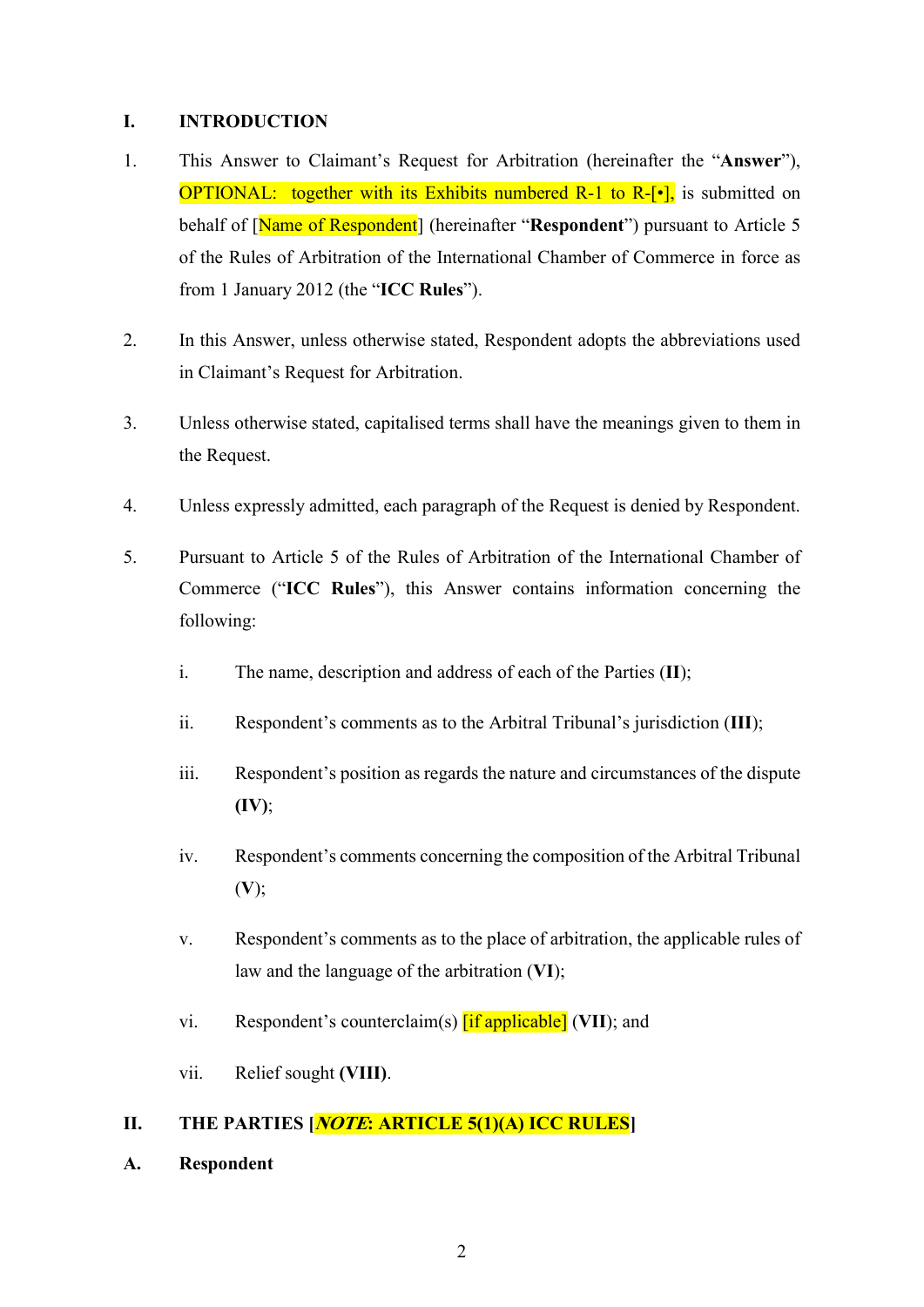- 6. Respondent is [Name of Respondent], a company registered under the laws of [Name of country or jurisdiction], with its registered office located at [Complete] address]. [Insert brief description of Respondent's business activity, industry sector, size of business, number of employees, market position, revenue, etc., as relevant.]
- 7. Respondent's address is:

[Respondent's name] [Respondent's address in full] [Attention: name of Respondent's director] [Respondent's Telephone number] [Respondent's Fax number]] [Respondent's E-mail]

8. Respondent's counsel, to whom all correspondence should be sent in this arbitration, are:  $[NOTE: Article 5(1)(b) ICC Rules]$ 

> [Respondent's Counsel's law firm] [Name of the partner in charge of representing Respondent] [Names of other lawyers] [Respondent's Counsel's address] [Respondent's Counsel's Telephone number] [Respondent's Counsel's Fax number] [Respondent's Counsel's E-mail]

## B. Claimant

9. Claimant is [Name of Claimant], a company registered under the laws of [Name of country or jurisdiction], with its registered office located at [Complete address]. [Insert brief description of Claimant's business activity, industry sector, size of business, number of employees, market position, revenue, etc., as relevant.]

## III. RESPONDENT'S COMMENTS AS TO THE ARBITRAL TRIBUNAL'S JURISDICTION [*NOTE*: ARTICLE 5(1)(A) ICC RULES]

10.  $[NOTE$  if jurisdiction is contested  $[Nrguments]$  As a result, an Arbitral Tribunal lacks jurisdiction to hear any dispute between Claimant and [name of Respondent] or any complaints which Claimant purports to have in relation to [name of Respondent<sup>[1]</sup>.

## IV. THE NATURE AND CIRCUMSTANCES OF THE DISPUTE [NOTE: ARTICLE 5(1)(C) ICC RULES]

(a) Factual Background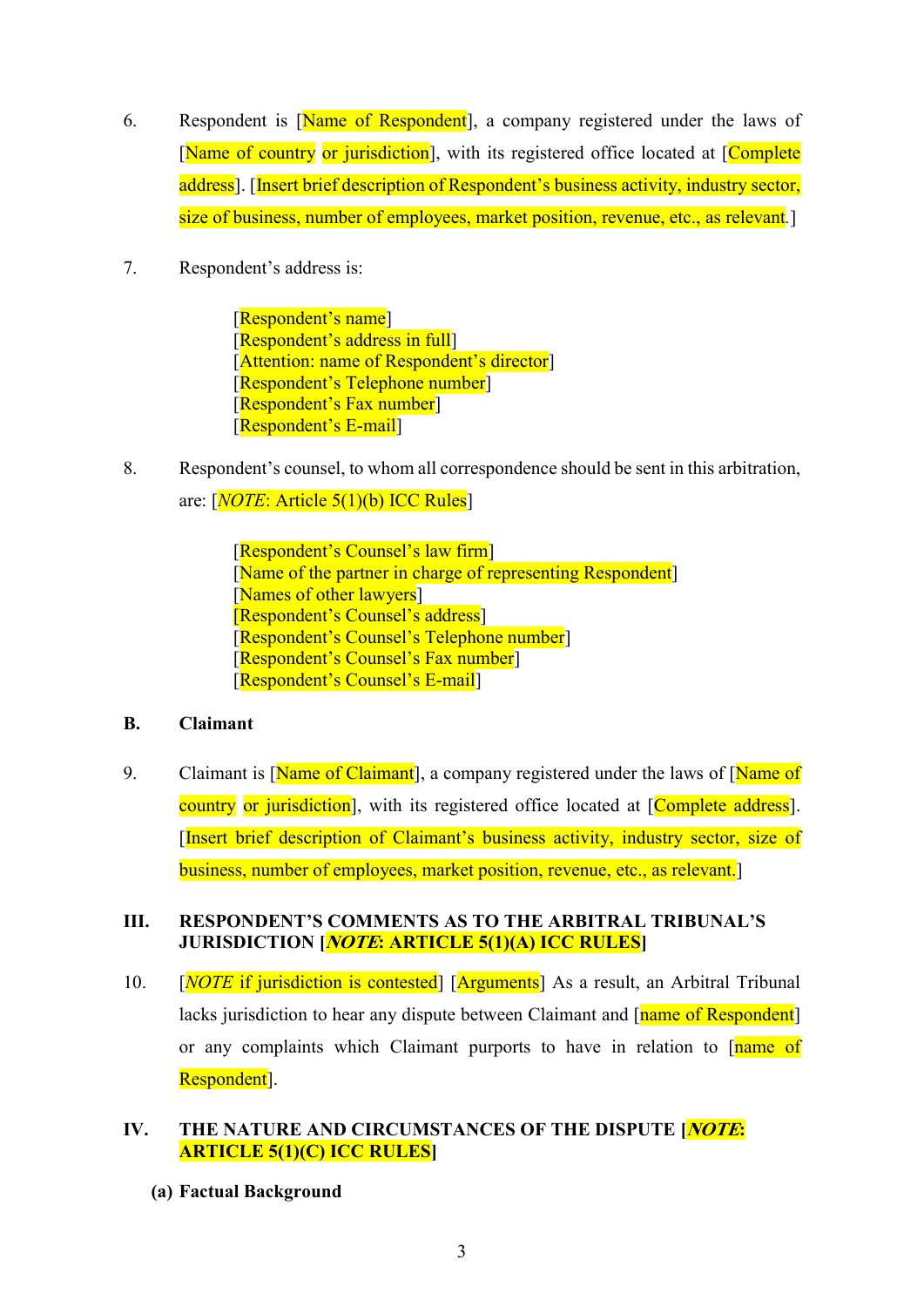11. [Explain factual background of the dispute from Respondent's perspective.]

## (b) The Parties' Respective Legal Obligations

12. **[Cite and explain relevant contractual or legal provisions]** 

## V. RESPONDENT'S COMMENTS CONCERNING THE COMPOSITION OF THE ARBITRAL TRIBUNAL [*NOTE*: ARTICLE 5(1)(E) ICC RULES]

- 13. In its Request for Arbitration, Claimant nominated [name of arbitrator] as [Co-Arbitrator / Sole Arbitrator<sup>]</sup>, whose contact information is **linsert contact** information of arbitrator].
- 14. [*NOTE*: if Respondent contests the Arbitrator nominated by Claimant] Respondent contests the nomination of  $\lceil$  name of arbitrator  $\rceil$  on the grounds that  $\lceil$  arguments  $\rceil$ .
- 15. [NOTE: ability of Respondent to appoint arbitrator depends on terms of arbitration agreement] Respondent nominates [name of arbitrator] to serve as [Co-Arbitrator / Sole Arbitrator<sup>]</sup>, whose details are the following:

[Arbitrator's name] [Arbitrator's address in full] [Arbitrator's telephone number] [Arbitrator's fax number] [Arbitrator's e-mail]

## VI. RESPONDENT'S COMMENTS AS TO THE PLACE OF ARBITRATION, THE APPLICABLE RULES OF LAW AND THE LANGUAGE OF THE ARBITRATION [*NOTE*: ARTICLE 5(1)(F) ICC RULES]

- (a) The Seat of Arbitration
- 16. **Insert Respondent's comments as to the place of arbitration. Respondent may** confirm the statement made by Claimant in the Request. In case of nonconfirmation, Respondent should state its choice and reasons.]
	- (b) Governing Law
- 17. **[Insert Respondent's comments as to the governing law. Respondent may confirm** the statement made by Claimant in the Request. In case of non-confirmation, Respondent should state its choice and reasons.]
	- (c) The Language of Arbitration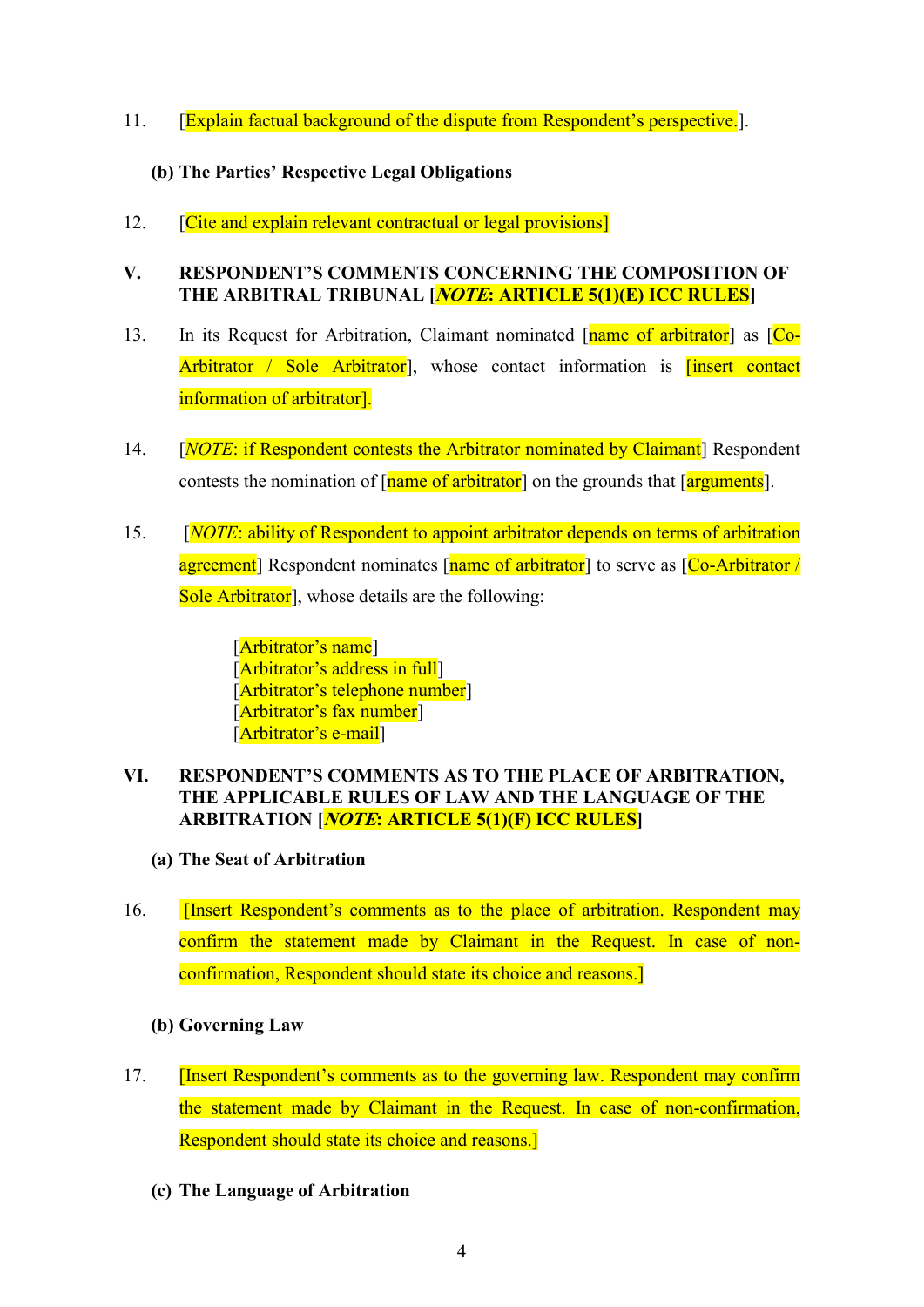18. **[Insert Respondent's comments as to the language of the arbitration. Respondent** may confirm the statement made by Claimant in the Request. In case of nonconfirmation, Respondent should state its choice and reasons.]

## VII. [OPTIONAL] RESPONDENT'S COUNTERCLAIMS [NOTE: ARTICLE 5(5) ICC RULES]

- (a) Factual Background to Counterclaims
- 19. [Explain Claimant's conduct which gives rise to the counterclaims.]

## (b) Claimant's Violations of Its Legal Obligations

20. [Explain basis of Claimant's liability]

[NOTE: where counterclaims are made under more than one arbitration agreement, indicate the arbitration agreement under which each counterclaim is made, Article  $5(5)(d)$  ICC Rules]

- (c) Respondent Has Suffered Losses of [amount] for Which Claimant Is Liable
- 21. **[Provide preliminary estimate of Respondent's losses]**

## VIII. RELIEF SOUGHT **[NOTE: ARTICLES 5(1)(D) AND 5(5)(B) ICC RULES**]

- 22. Respondent rejects Claimant's claims as set out in its Request and rejects the relief sought in its Request.
- 23. Claimant respectfully requests the Arbitral Tribunal to:
	- i. [*NOTE:* in the event that Respondent contests jurisdiction<sup>]</sup> dismiss all Claimant's claims on the ground of an Arbitral Tribunal's lack of jurisdiction with respect to a dispute between Claimant and  $[Respondent's]$ name].
	- ii. Dismiss Claimant's claim in their entirety;
	- iii.  $[NOTE$  if there are counterclaims declare that Claimant has violated its obligations under  $\sqrt{\frac{\text{contract}}{\text{}}$  other basis for liability];
	- iv. [NOTE if there are counterclaims] order Claimant to compensate Respondent for the damages and losses suffered as a result of Claimant's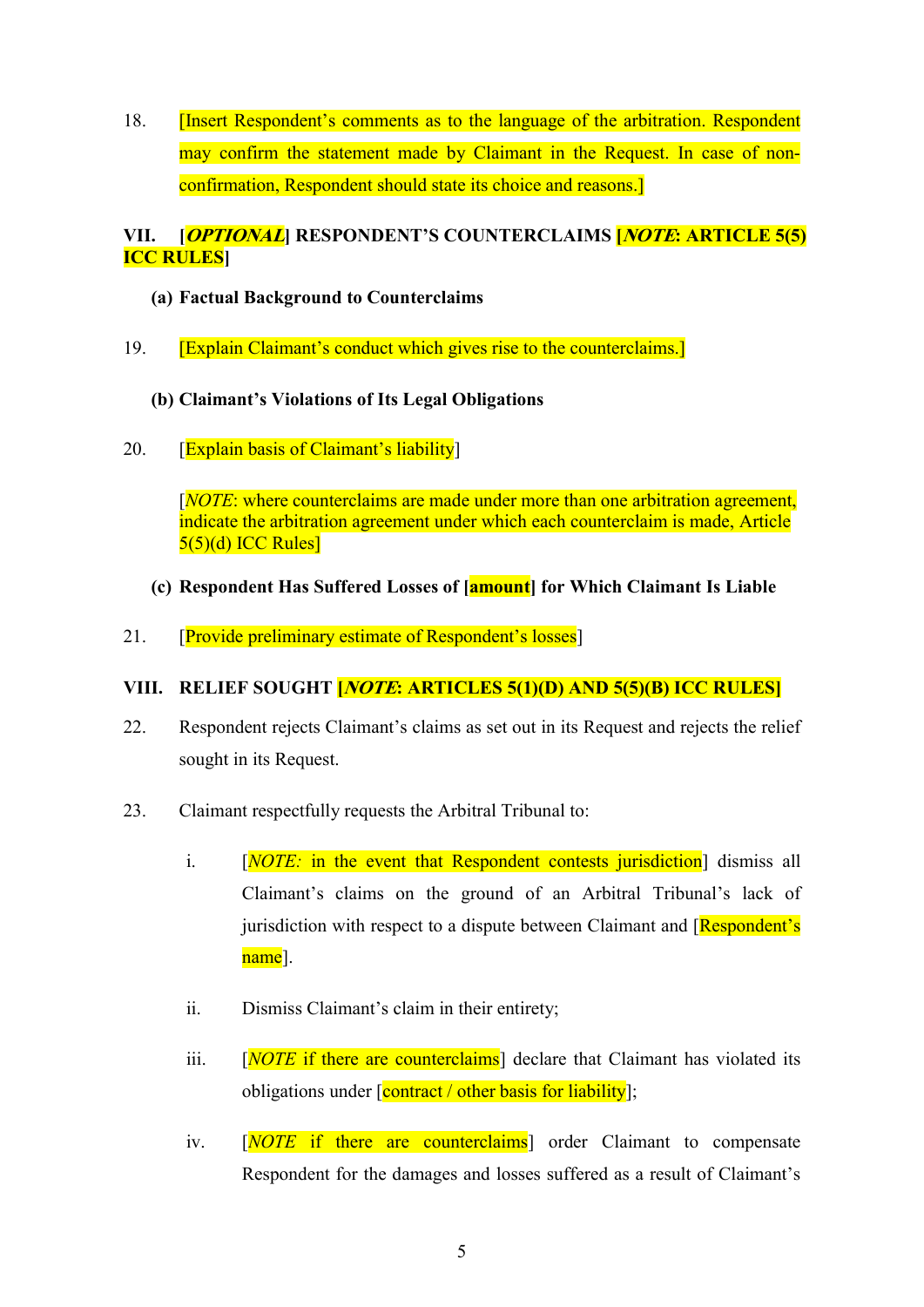conduct, currently estimated to be in the amount of *[insert estimation of* damages suffered by Respondent]; [NOTE: Article 5(5)(b) ICC RULES]

- v. order Claimant to pay all arbitration costs, including Respondent's counsel's costs and expenses; and
- vi. order payment by Claimant of interest at a rate of [insert the interest rate that is arguably applicable<sup>]</sup> on all of the above amounts as of the date these amounts were due, until the date of their effective payment.
- vii. order any further and/or additional relief as the Tribunal may deem appropriate.
- 24. Respondent reserves its right to further develop its arguments and the amount of relief it is seeking.

Respectfully submitted,

[Signature of Respondent's Counsel]

[Name of lawyer representing Respondent] Counsel for Respondent [Respondent's Counsel's address] [Respondent's Counsel's Telephone] [Respondent's Counsel's Fax] [Respondent's Counsel's Email] [Date of the Answer]